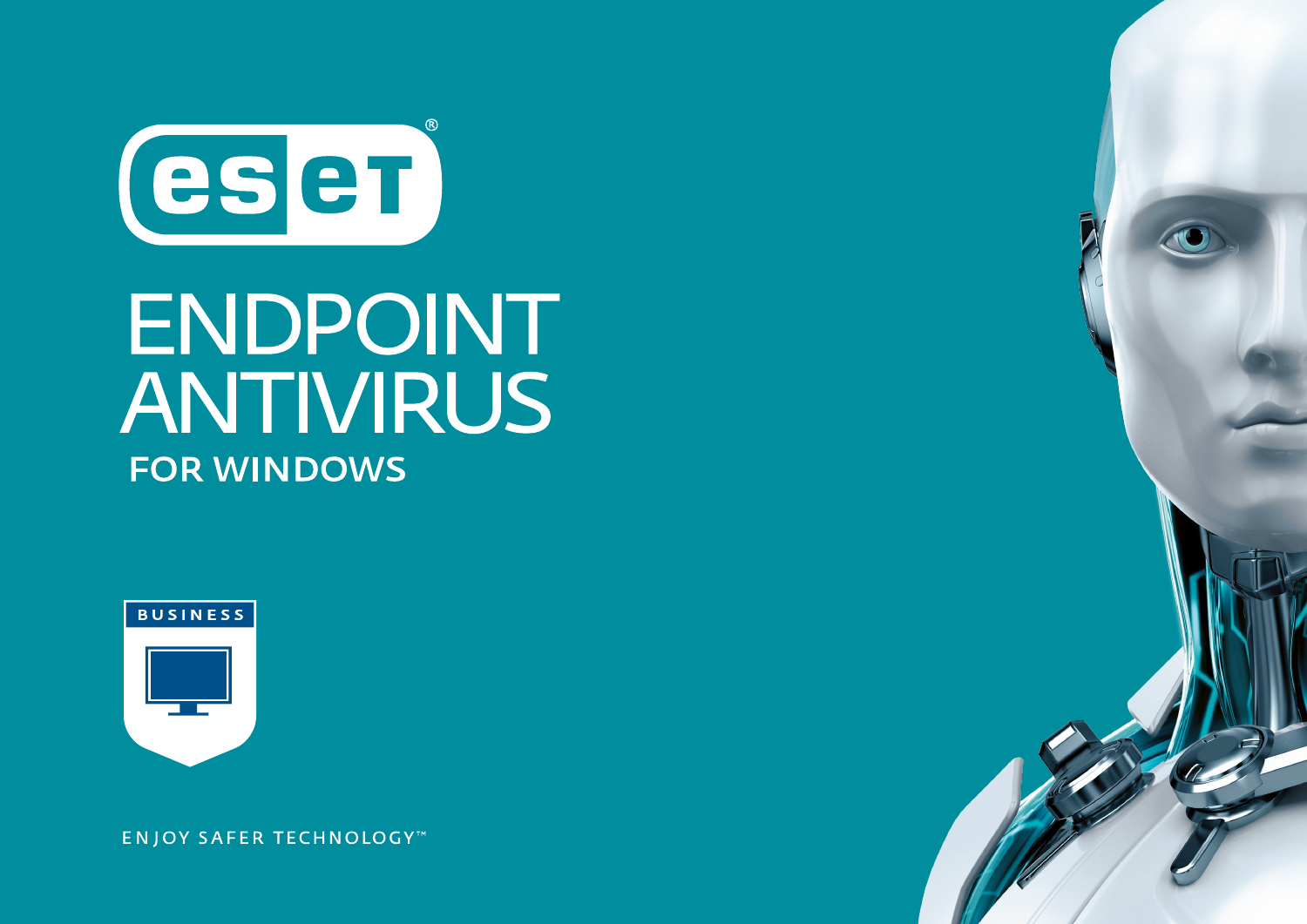

ESET Endpoint Antivirus with award-winning ESET NOD32<sup>®</sup> technology delivers superior detection power for your business.

Its low system demands and virtualization capability keep your system humming.

Keep the security of offline devices under control, and customize scanning and update options as you see fit. Control it all effortlessly with our all-new, user-friendly remote administrator tool.

#### Endpoint Protection

| <b>Antivirus and Antispyware</b>                        | Eliminates all types of threats, including viruses, rootkits, worms and spyware.                                                                                                                                                                                                                                                                                                            |
|---------------------------------------------------------|---------------------------------------------------------------------------------------------------------------------------------------------------------------------------------------------------------------------------------------------------------------------------------------------------------------------------------------------------------------------------------------------|
|                                                         | Optional cloud-powered scanning:<br>Whitelisting of safe files based on file reputation database in the cloud for better detection and faster<br>scanning.<br>Only information about executable and archive files is sent to the cloud - such data are not personally<br>attributable.                                                                                                      |
| Virtualization Support                                  | ESET Shared Local Cache stores metadata about already scanned files within the virtual environment so<br>same files are not scanned again resulting in boosted scan speed.<br>ESET module updates and virus signatures database are stored outside of the default location, thus these<br>don't have to be downloaded every time after the virtual machine is reverted to default snapshot. |
| <b>Host-Based Intrusion</b><br>Prevention System (HIPS) | Enables you to define rules for system registry, processes, applications and files.<br>Provides tampering protection and detects threats based on system behavior.                                                                                                                                                                                                                          |
| <b>Exploit Blocker</b>                                  | Strengthens security of applications on users' systems, such as web browsers, PDF readers, email client<br>or MS office components, which are commonly exploited.<br>Monitors process behaviors and looks for suspicious activities typical of exploits.<br>Strengthens protection against targeted attacks and previously unknown exploits, i.e. zero-day attacks.                         |
| <b>Advanced Memory Scanner</b>                          | Monitors the behavior of malicious processes and scans them once they decloak in the memory. This<br>allows for effective infection prevention even from heavily obfuscated malware.                                                                                                                                                                                                        |
| <b>Cross-Platform Protection</b>                        | ESET security solutions for Windows are capable of detecting Mac OS threats and vice-versa, delivering<br>better protection in multi-platform environments.                                                                                                                                                                                                                                 |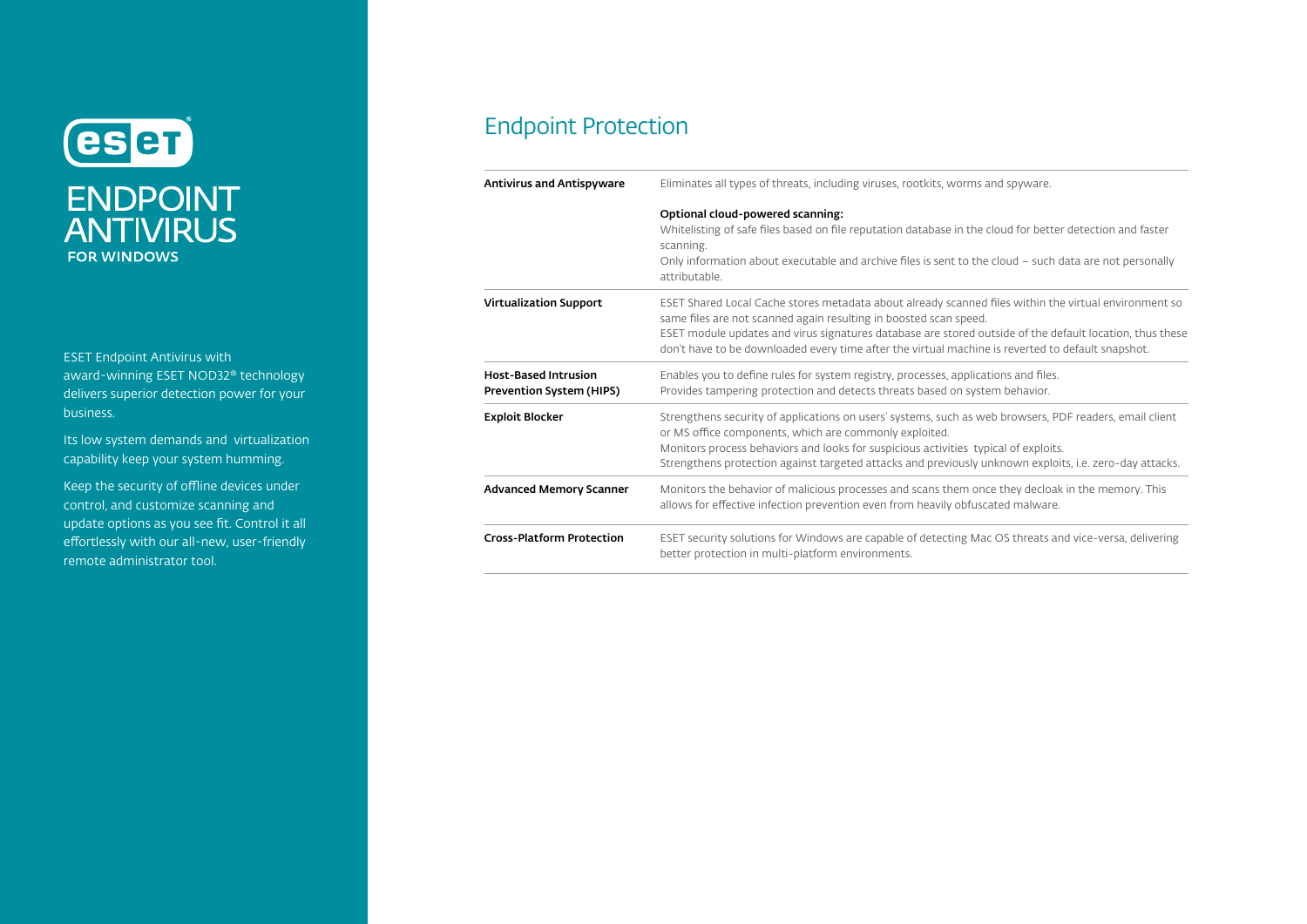#### Data Access Protection

| Anti-Phishing         | Protects end users from attempts by fake websites masquerading as trustworthy ones to acquire<br>sensitive information such as usernames, passwords or banking and credit card details.                                                                                                     |
|-----------------------|---------------------------------------------------------------------------------------------------------------------------------------------------------------------------------------------------------------------------------------------------------------------------------------------|
| <b>Device Control</b> | Blocks unauthorized devices (CDs/DVDs and USBs) from your system.<br>Enables you to create rules for user groups to comply with your company policies.<br>Soft blocking notifies the end user his device is blocked and gives him the option to access the device,<br>with activity logged. |

## Scanning and Update Options

| <b>Idle-State Scanner</b>            | Aids system performance by performing full scan proactively when the computer is not in use.<br>Helps speed up subsequent scans by populating the local cache.                                                                                                                 |
|--------------------------------------|--------------------------------------------------------------------------------------------------------------------------------------------------------------------------------------------------------------------------------------------------------------------------------|
| <b>First Scan after Installation</b> | Provides the option to automatically run low priority on-demand scan 20 minutes after installation,<br>assuring protection from the outset.                                                                                                                                    |
| Update Rollback                      | Lets you revert to a previous version of protection modules and virus signature database.<br>Allows you to freeze updates as desired – opt for temporary rollback or delay until manually changed.                                                                             |
| <b>Postponed Updates</b>             | Provides the option to download from three specialized update servers: pre-release (beta users),<br>regular release (recommended for non-critical systems) and postponed release (recommended for<br>company-critical systems - approximately 12 hours after regular release). |
| Local Update Server                  | Saves company bandwidth by downloading updates only once, to a local mirror server.<br>Mobile workforce updates directly from ESET Update Server when the local mirror is not available.<br>Secured (HTTPS) communication channel is supported.                                |



Do More with the help of our specialists. On call to provide technical support when you need it, in your language.